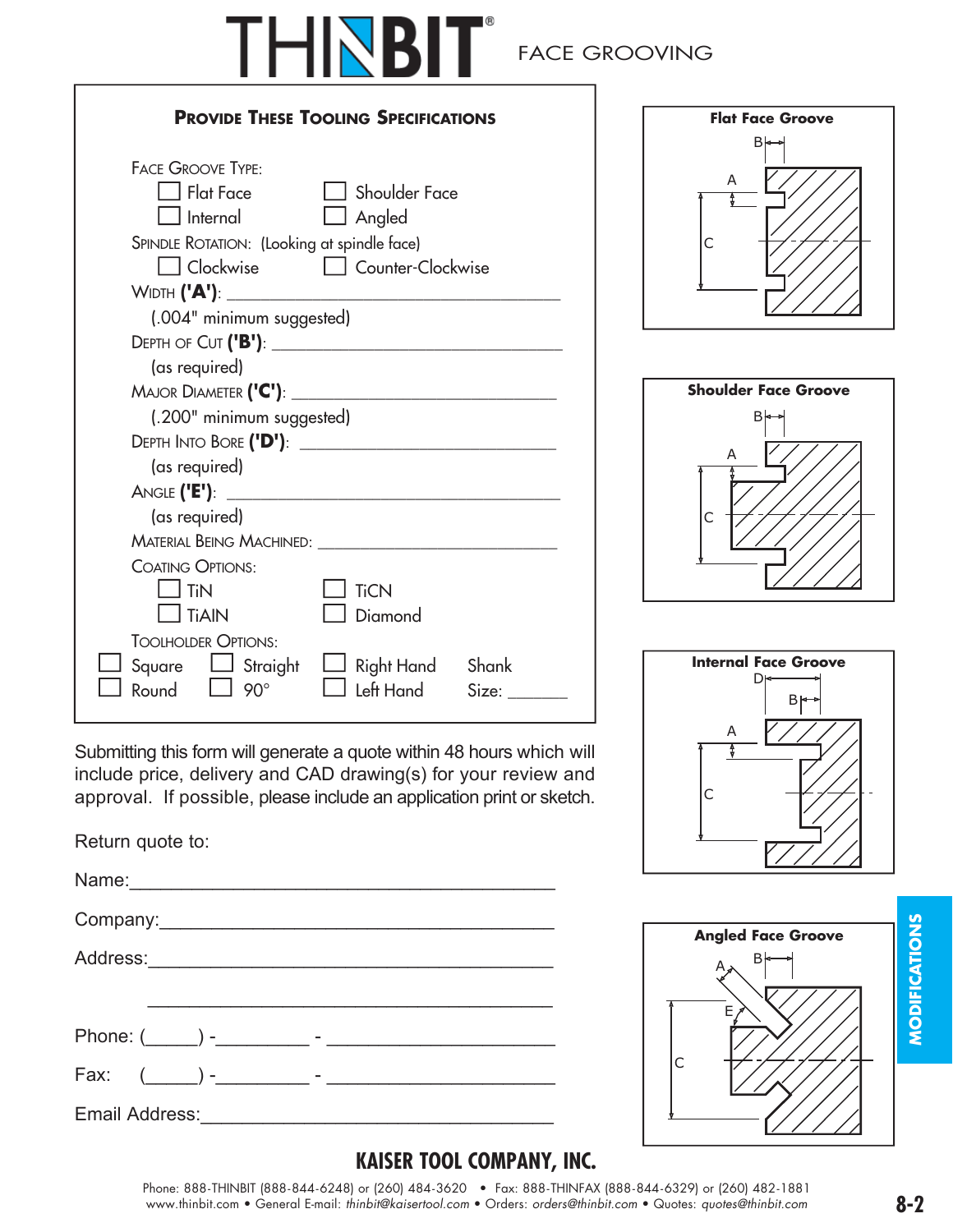# THNBIT

#### DEFINITION OF MODIFICATIONS



#### **KAISER TOOL COMPANY, INC.**

Phone: 888-THINBIT (888-844-6248) or (260) 484-3620 • Fax: 888-THINFAX (888-844-6329) or (260) 482-1881 **8-3** www.thinbit.com • General E-mail: *thinbit@kaisertool.com* • Orders: *orders@thinbit.com* • Quotes: *quotes@thinbit.com*